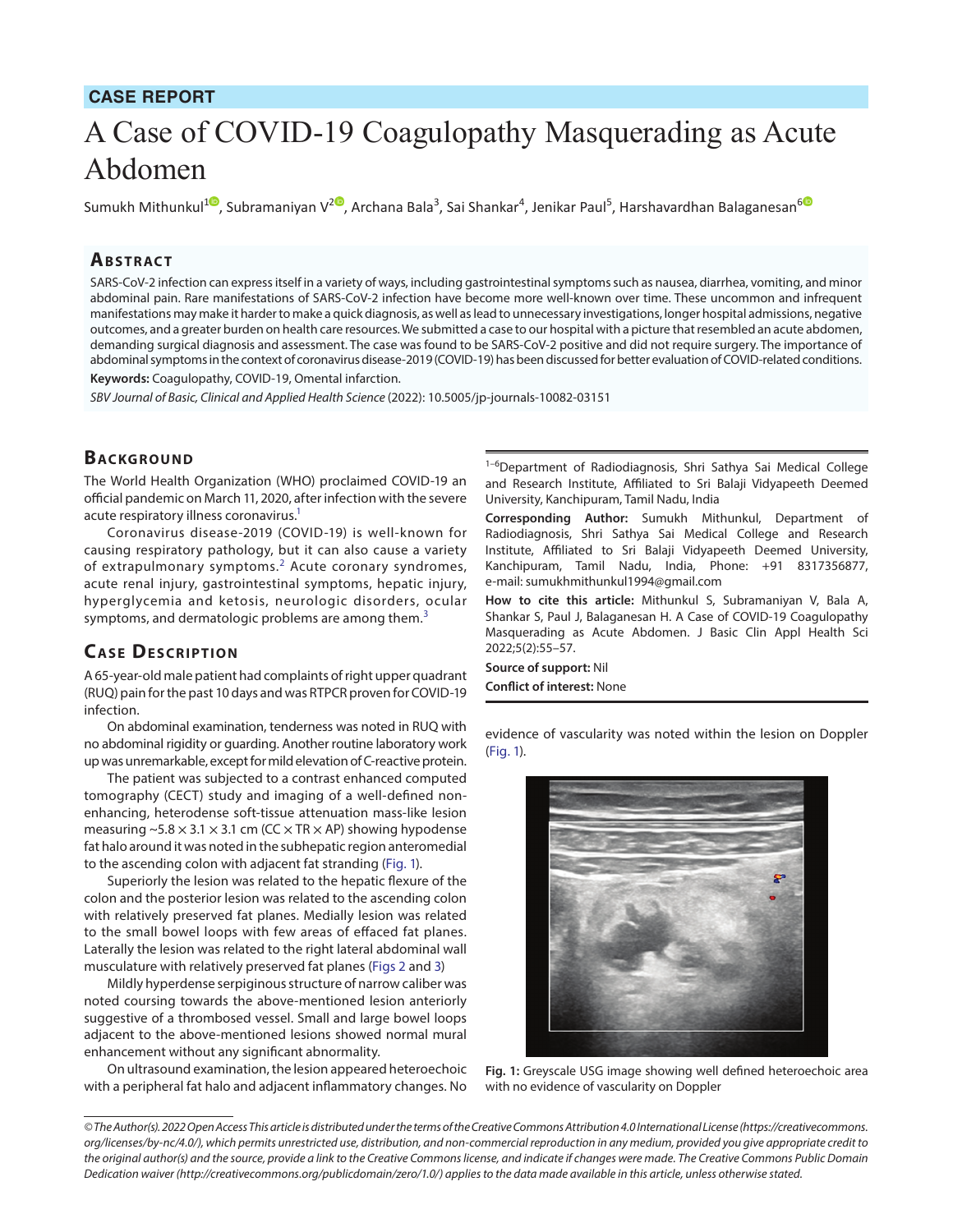

<span id="page-1-0"></span>**Figs 2A and B:** (A) Noncontrast-enhanced computed tomography (NECT) abdomen axial section in the soft-tissue window showing heterodense soft-tissue attenuation lesion showing hypodense fat halo in the subhepatic region anteromedial to the ascending colon with adjacent fat stranding; (B) NECT abdomen coronal reformatted image in soft tissue window showing heterodense soft-tissue attenuation lesion showing hypodense fat halo around it in the subhepatic region



<span id="page-1-1"></span>**Figs 3A and B:** (A) CECT abdomen (arterial phase) axial section in soft tissue window showing no significant contrast enhancement of the lesion. Adjacent bowel loops show no significant abnormality; (B) CECT abdomen coronal section (portal phase) in the soft-tissue window shows no significant contrast enhancement. Adjacent bowel loops show no significant abnormality

# Discussion

The coronavirus has been discovered to have an affinity for extrapulmonary angiotensin-converting enzyme 2 (ACE2) receptors, resulting in extensive involvement of numerous physiological systems due to endothelial damage and thromboinflammation, among other things.

Coronavirus disease-2019 (COVID-19) can cause gastritis, enteritis, colitis, mesenteric/omental infarction, and abdominal CECT can reveal bowel mural thickness, submucosal edema, and mucosal hyperenhancement, among other things. In the case of arterial macro thrombosis or venous blockage, severe intestine symptoms such as colon ischemia/perforation can also develop.

In our case, acute RUQ pain was caused by the creation of a microthrombus, which resulted in ischemia and omental infarction. The greater omentum is a large peritoneal fold that predominantly contain adipose tissue and blood vessels, and it connects to the stomach's visceral peritoneal layers and the transverse colon's visceral peritoneal layers. Because the lateral border of the

omentum is freely movable and has a weaker blood supply, an omental infarct occurs largely on the right side of the abdomen, rendering it more prone to infarction and necrosis.<sup>[4](#page-2-3)</sup>

Finally, COVID-19 may manifest as acute abdominal pain. In the midst of the current pandemic, clinicians should be aware of this symptom and have a low diagnostic threshold. Failure to recognize such a diagnosis could result in incorrect triage, resulting in increased morbidity and mortality.<sup>[5](#page-2-4)</sup>

#### **Final Diagnosis**

Intraperitoneal focal fat infarction/omental infarction.

# **CLINICAL SIGNIFICANCE**

In COVID-19 patients, imaging frequently reveals coagulopathy symptoms. Multisite involvement is seen in more than one-fifth of patients with such symptoms. Clinical factors aren't very good at predicting which patients will have positive imaging results, implying that imaging has a role to play in diagnosing